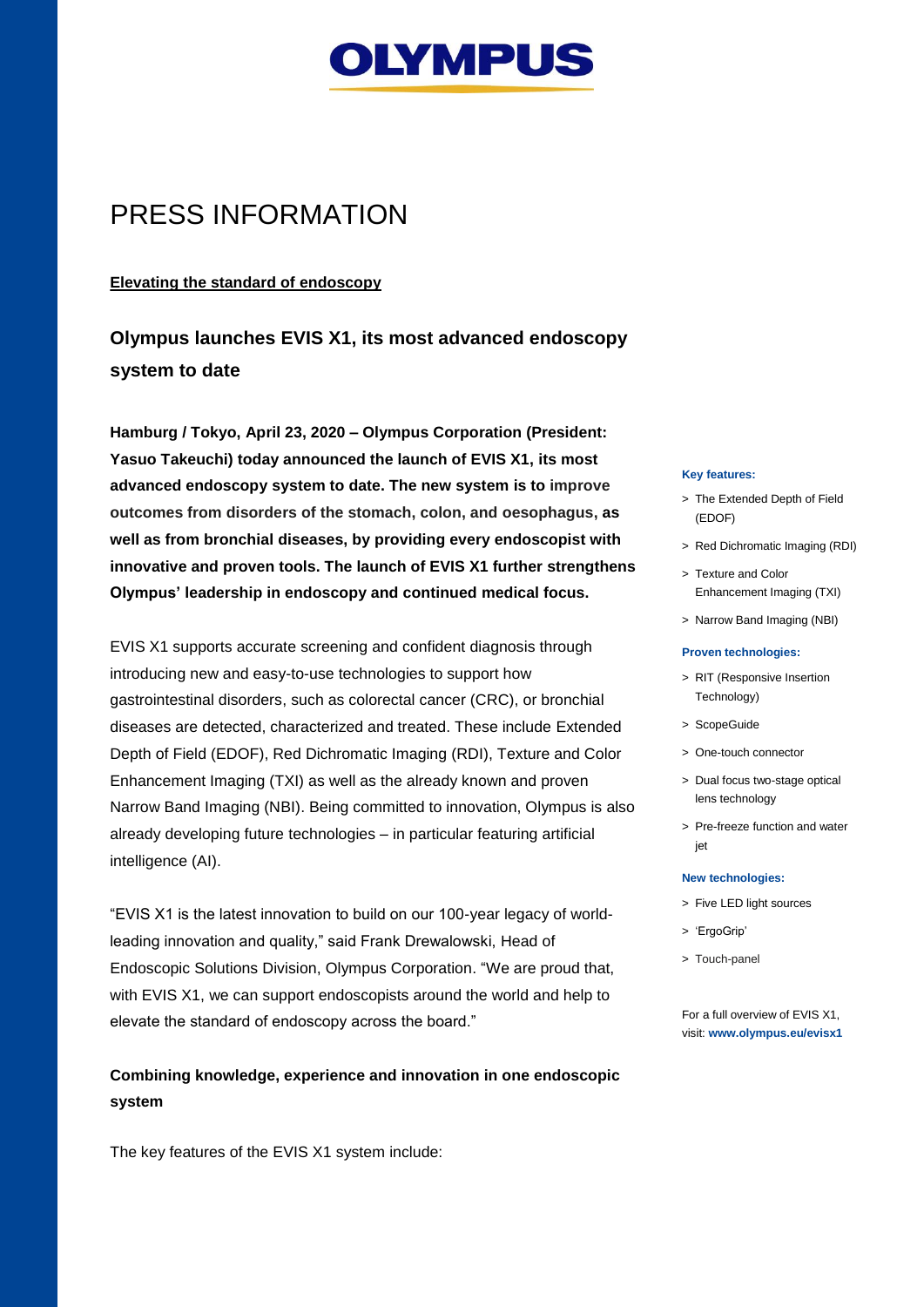

- o **Extended Depth of Field (EDOF)**: EDOF combines two images at different focus distances into one perfect image to help diagnosis and confident decision-making. It delivers observational excellence through continuous broad focus and seamless magnification. At the same time, the established Dual Focus function provides high magnification, which can be activated by the push of a button. This improved visibility and continuously sharp image has been developed to reduce the necessity for focal adjustments and could improve efficiency and decrease the oversight rate.
- o **Red Dichromatic Imaging (RDI):** Gastrointestinal bleeding is a serious challenge, potentially involving considerable mortality and management costs. RDI enhances the visibility of deep blood vessels and GI bleeding sources, thereby helping to identify blood vessels that could require immediate treatment. It utilizes green, amber and red wavelengths to visualize deep blood vessels. Easier identification of bleeding spots makes hemostasis quicker and easier whilst potentially improving the efficiency of any corresponding treatment. This minimally invasive technology could also help reduce physician stress during endoscopic therapy.
- o **Texture and Color Enhancement Imaging (TXI):** TXI supports better visibility of potential and extant lesions (such as areas of inflammation, flat or depressed lesions, or even tiny precursor lesions) through enhancing texture, brightness and color to define subtle tissue differences more clearly. With its advanced imaging technology, TXI holds the potential to reinvent white light in endoscopy. By supporting better visibility of potential and extant lesions, TXI aims to contribute to higher detection rates and improve qualitative diagnosis.
- o **Narrow Band Imaging (NBI):** NBI is an already known, powerful and proven optical technology that allows for a highconfidence optical diagnosis through the creation of a strong contrast between vessels and surrounding mucosa. It utilizes specific blue and green wavelengths. NBI not only supports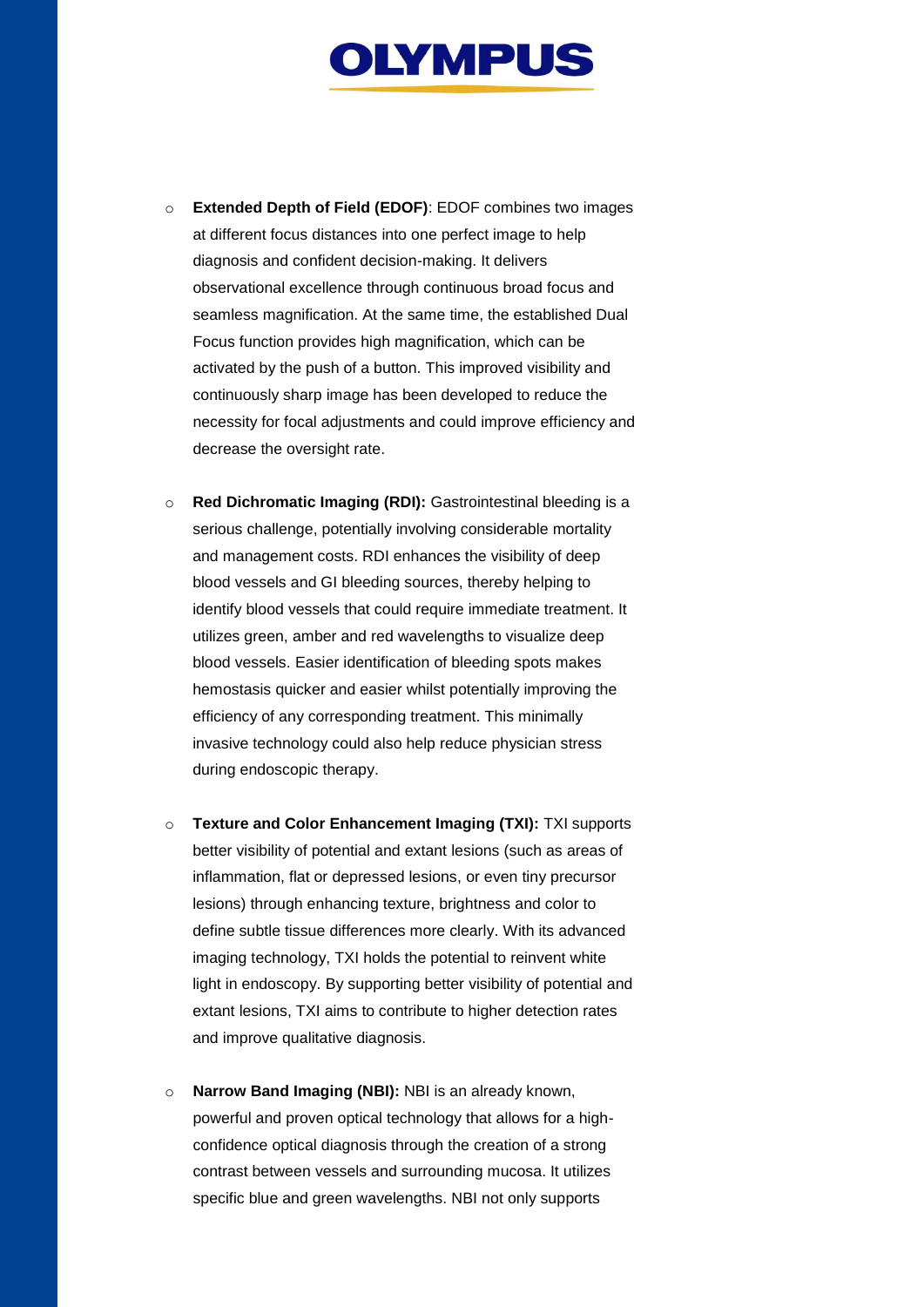

earlier detection of any lesions but also provides a more detailed, higher-contrasted visualization and thus improves qualitative diagnosis.

### **Being ready for the future**

The next upcoming feature of the EVIS X1 system will be AI. Olympus is developing innovative new ways to integrate breakthroughs in deep learning into the world of image detection, characterization, staging, and treatment.

Beyond introducing new features, EVIS X1 also provides newly established cross-compatibility between two formerly separate systems: EVIS LUCERA ELITE and EVIS EXERA III. This means that Olympus' existing range of products can be combined to provide an extended portfolio of endoscopes for special procedures – expanding the possibilities for endoscopists.

#### **Focusing on colorectal cancer prevention**

Especially by helping to facilitate screening and early detection of abnormalities in the gastrointestinal tract, EVIS X1 could play a major role in the prevention of colorectal cancer (CRC). In 2018, there were 1.80 million cases of colorectal cancer and 862,000 patient deaths worldwide.<sup>i</sup> It is also expected that the global burden of CRC will increase substantially by 2030.<sup>ii</sup> For every 1% increase in adenoma detection rate (ADR), there is a 3% decrease in CRC risk.<sup>iii</sup>

"Early detection and diagnosis is critical for CRC prevention," said Prof Michal F. Kaminski, Professor at the National Research Institute of Oncology in Warsaw. "EVIS X1 is intuitive and gives endoscopists a range of innovative and proven tools to carry out minimally invasive, precise and effective procedures – enabling them to make truly-informed diagnostic and treatment decisions in the best interest of their patients. Among the new technologies especially TXI looks promising. It seems to provide more information to the endoscopist while maintaining a close to white light appearance. This will make it very easy to adapt to it."

#### **Reaffirming leadership in endoscopy**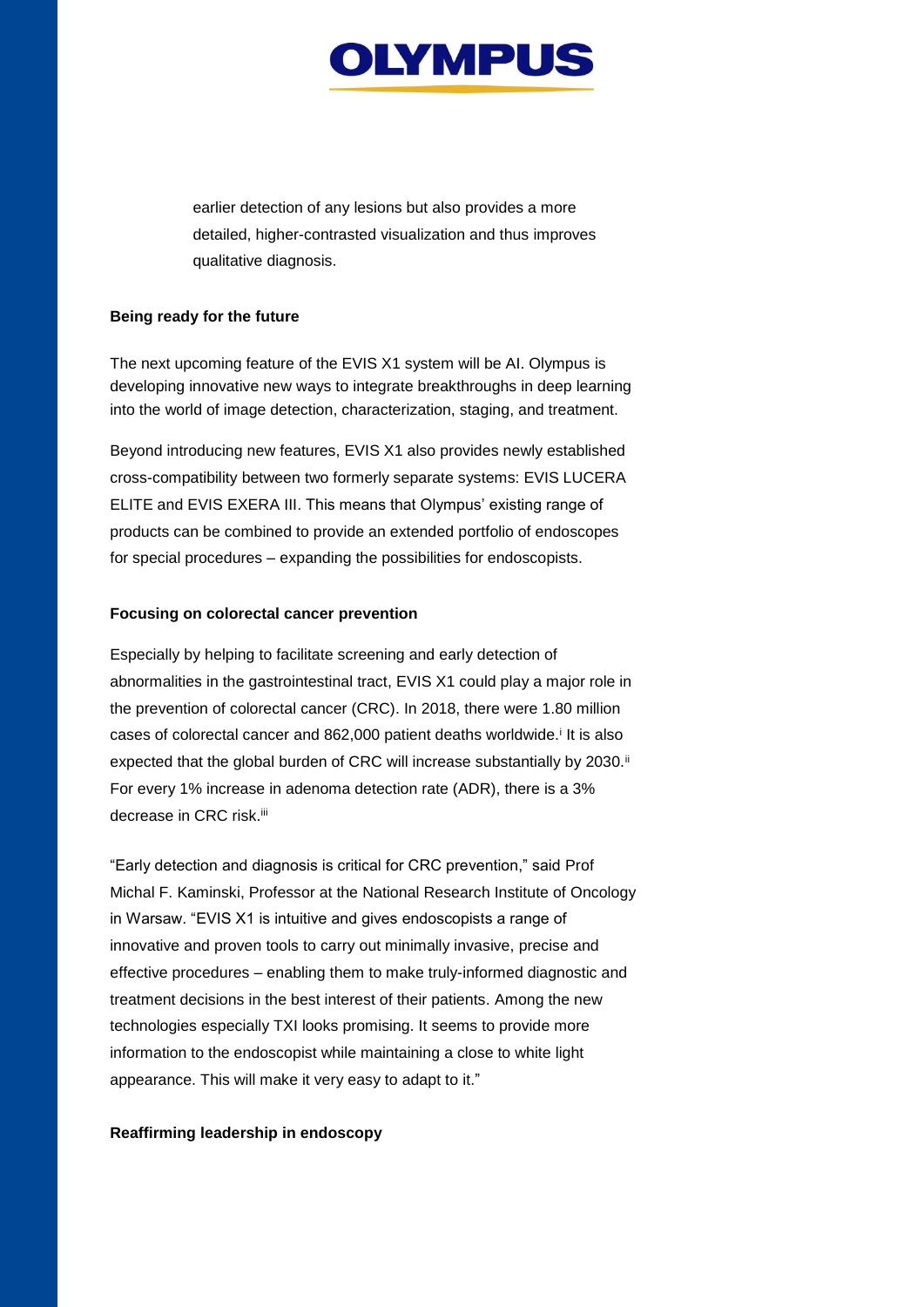

EVIS X1 is not only anticipated to serve healthcare professionals, hospital management and patients around the world but also follows Olympus' implementation of its strategy. "Our purpose is to make people's lives healthier, safer and more fulfilling," said Takaharu Yamada, Vice President, GI Endoscopy Business, Global, Olympus Corporation. "This launch also strengthens our global leadership in endoscopy and follows our focus of the corporate portfolio centering on the medical business."

EVIS X1 is initially being launched in EMEA (Europe, Middle East & Africa), Australia, India and Hong Kong. It is manufactured by Olympus Medical Systems Corporation. The company and product names specified in this release are the trademarks or registered trademarks of Olympus**.**

#### **About Olympus**

Olympus is passionate about the solutions it creates for the medical, life sciences, and industrial equipment industries, as well as cameras and audio products. For more than 100 years, Olympus has focused on making people's lives healthier, safer, and more fulfilling by helping detect, prevent, and treat disease, furthering scientific research, ensuring public safety, and capturing images of the world.

Olympus Endoscopic Solutions uses innovative capabilities in medical technology, therapeutic intervention, and precision manufacturing to help healthcare professionals deliver diagnostic, therapeutic, and minimally invasive procedures to improve clinical outcomes, reduce overall costs, and enhance the quality of life for patients. Starting with the world's first gastrocamera in 1950, Olympus' endoscopic portfolio has grown to include endoscopes, laparoscopes, and video imaging systems, as well as systems integration solutions and medical services.

For more information, please visit: **[www.olympus-global.com](http://www.olympus-global.com/)**

#### **About EVIS X1**

- > For further information about EVIS X1, please visit: **[www.olympus.eu/evisx1](http://www.olympus.eu/evisx1)**
- > For regular updates and engagement, please follow us on social media at: